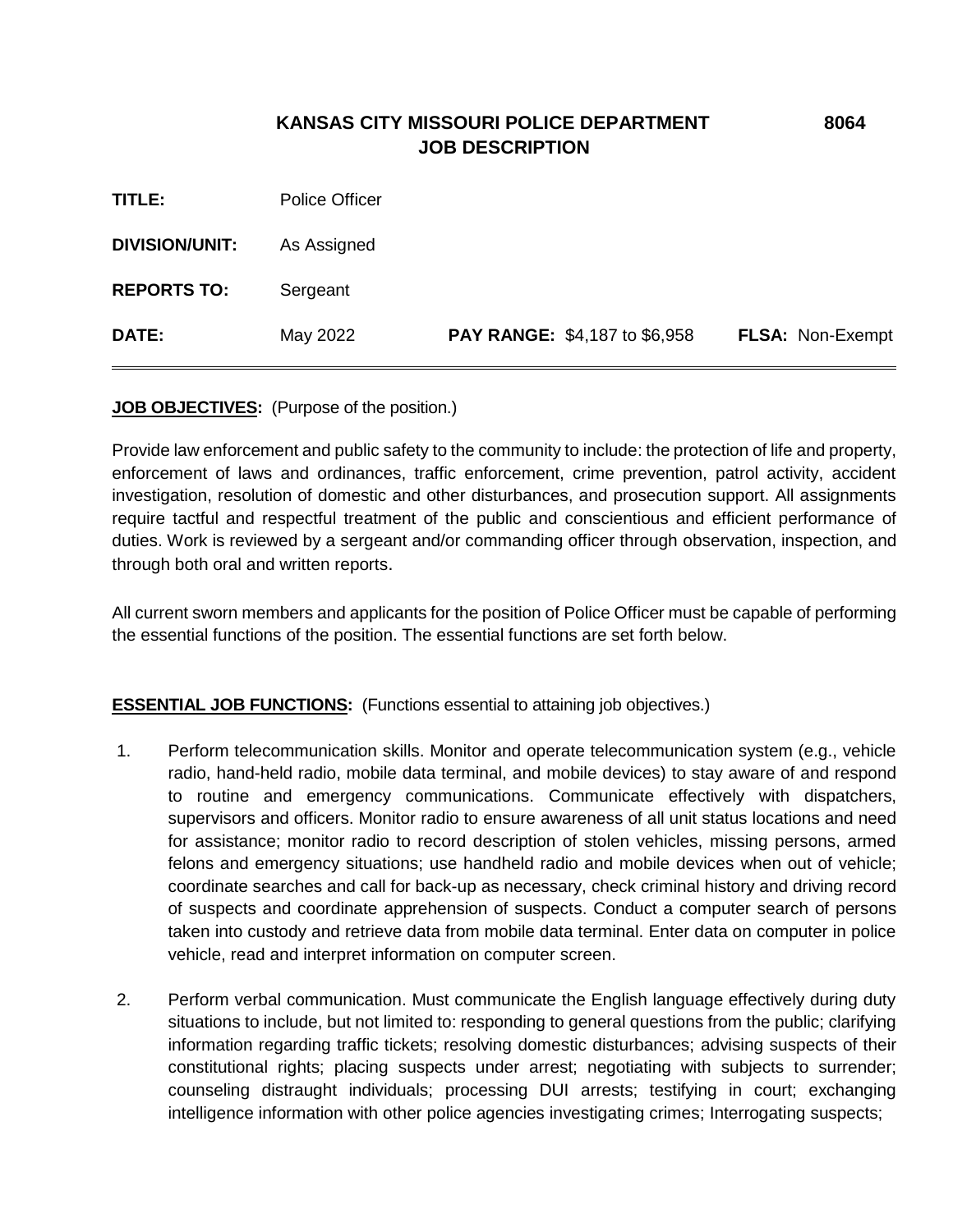Police Officer Job Description Page 2

> providing crime prevention information; explaining social services available to victims; and establishing a professional rapport with the community. Develop relationships with local, state and federal law enforcement agencies, the various court systems, and civic groups to maintain a cooperative law enforcement atmosphere. Meet with groups of residents or business people to discuss local crime, traffic, and related neighborhood problems and suggest steps they can take to combat crime and improve conditions in the community. Meet with community organizations to develop and administer crime prevention programs (Neighborhood Watch, Operation Identification, Business Crime Watch). Work with school and community leaders to prevent and/or control school violence. Contact and work with appropriate agencies to initiate corrective action for urban blight and decay, such as vandalized vacant buildings, graffiti, abandoned vehicles, refuse in the streets, downed utility poles, trees and fences. Respond appropriately to requests from news media for information.

- 3. Respond to emergencies at high speeds in a patrol vehicle, sometimes through heavy traffic, using emergency lights and sirens. Operate vehicles in a safe manner in various conditions (e.g., patrol, traffic, bad weather) to perform work-related activities (e.g., follow suspicious vehicles, engage in pursuit and patrol activities); monitor and use radio during emergency and pursuit driving; notify dispatcher of pertinent information while involved in a pursuit; analyze situation to determine need for medical or back-up assistance; use emergency equipment to signal traffic stop; and use radio to broadcast suspect description and direction of flight.
- 4. Tactical operation and use of department vehicle. Operate department vehicles in a safe and effective manner; use emergency equipment and lights to signal traffic stop; tactically position vehicle behind stopped vehicle; use vehicle to control traffic by blocking intersection; navigate patrol vehicle to arrive promptly and safely at dispatched location; remove hazards from roadway in order to facilitate safe vehicle and pedestrian traffic flow and prevent accidents.
- 5. Maintenance of patrol and other department vehicles. Inspect vehicle for safe and efficient operating condition; operate fuel pumps and fill fuel tank; enter and exit vehicle quickly without assistance; operate vehicle in a safe and effective manner; utilize fire extinguisher as appropriate; acquire and store shotgun and rifle in vehicle rack; recognize and avoid potentially hazardous situations; take vehicle in to Fleet Operations for required maintenance as scheduled; clean interior and exterior of vehicle.
- 6. Perform general patrol duties. Navigate patrol vehicle to arrive promptly at locations; read and interpret street maps or written street guides in order to find an address of dispatched location; memorize essential information such as suspect descriptions, vehicle descriptions, and modus operandi provided in crime broadcasts, in order to identify wanted vehicles or persons; gather and record information; effectively use radio, telephone equipment and mobile devices; recognize the need for and request back-up assistance in potentially hazardous or emergency situations;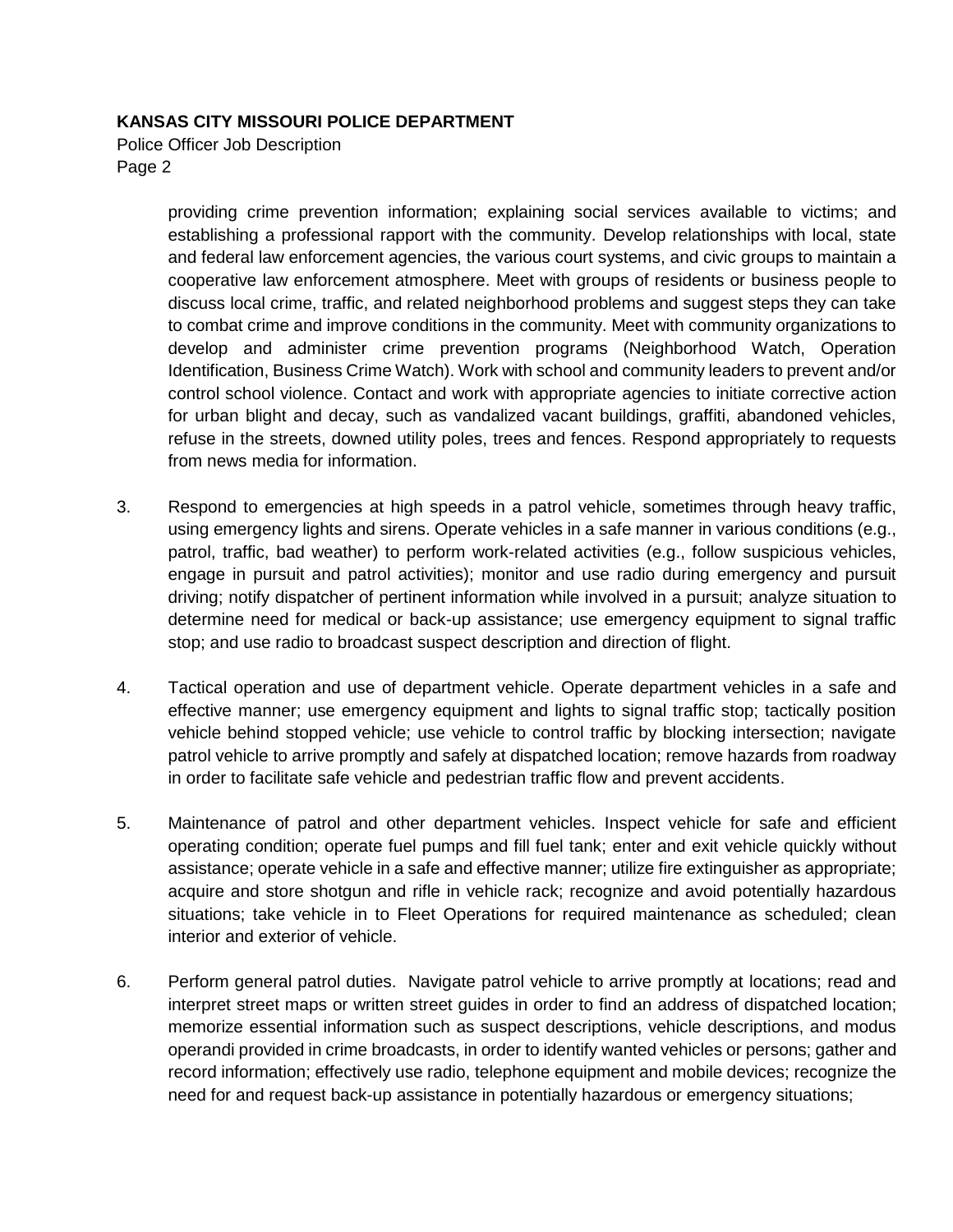Police Officer Job Description Page 3

> respond to emergencies or crimes in progress to provide assistance to victims, apprehend suspects, secure scene and obtain information from witnesses; make an accurate assessment of dangerous situations, evaluate alternative causes of action, act decisively to protect self and others from harm and property from damage; respond as back-up for traffic stops or crimes in progress to provide support the first responder (e.g., render aide, secure scene); observe locations of streets and businesses to develop knowledge of patrol areas; perform vehicle stops to effect arrests or check suspicious persons or vehicles; maintain surveillance on suspicious vehicles; patrol locations on beat (e.g. parking lots, neighborhoods, streets) to ensure citizen safety and prevent theft, vandalism, and damage to personal property; patrol areas to detect liquor violations; arrest persons with warrants or make warrantless arrests; conduct searches in a variety of settings (e.g., businesses, residences, outdoor areas) to find wanted persons or suspects; observe and interpret the behavior and interactions of individuals or groups to identify signs of criminal activity; perform foot patrol, check windows and doors (e.g., climb through openings [windows], climb or jump over obstacles [fence, ditch], crawl in confined places, use bodily force to gain entrance through barriers [locked doors], climb ladders to examine roofs for evidence of criminal activity); analyze situations to determine whether a crime has been committed and whether an arrest should be made; investigate alarms; identify truants and take appropriate action (e.g., return them to school, notify their parents/guardians, notify truancy officer); develop and maintain contact with criminal sources (e.g. informants, undercover contacts, criminal elements) within departmental policies and guidelines in order to assist in the investigation of criminal activities; review information (e.g., statistics, crime maps, crime reports) to determine areas in need of selective enforcement; determine appropriate referral and disposition in domestic cases; perform searches to include frisk searches; differentiate between criminal and civil law; react quickly to danger and adapt to different people, behavior and circumstances; use police vehicle to prepare reports; make entries in activity log.

7. Apprehension, arrest, and charging of suspects. Make decision to approach, stop or detain an individual while adhering to principles of reasonable suspicion and probable cause; negotiate with suspect to persuade surrender; prevent escape of a person who has committed or attempted to commit a crime, use impact weapons (e.g., lethal or non-lethal munitions) to control combative persons and/or to accomplish a lawful objective; pursue fleeing suspects on foot through buildings and outdoor locations; restrain suspect or prisoners to prevent escape; wear body armor; fire weapon to defend own or others' life; maintain control over persons in custody. Use firearms safely and accurately as set forth in Department policy regarding the use of deadly force; take necessary action to disarm an armed suspect; subdue resisting or attacking persons using locks, grips or holds; use hands or feet in self-defense; restrain emotionally disturbed person for transport; consider physical and social environment, type of violation, department polices and probable outcome of attempted enforcement, in determining the type and level of force required to take suspects into custody; use pepper spray or other chemical agents to control persons or as a part of crowd control techniques; execute arrest warrants; advise suspect of Miranda rights;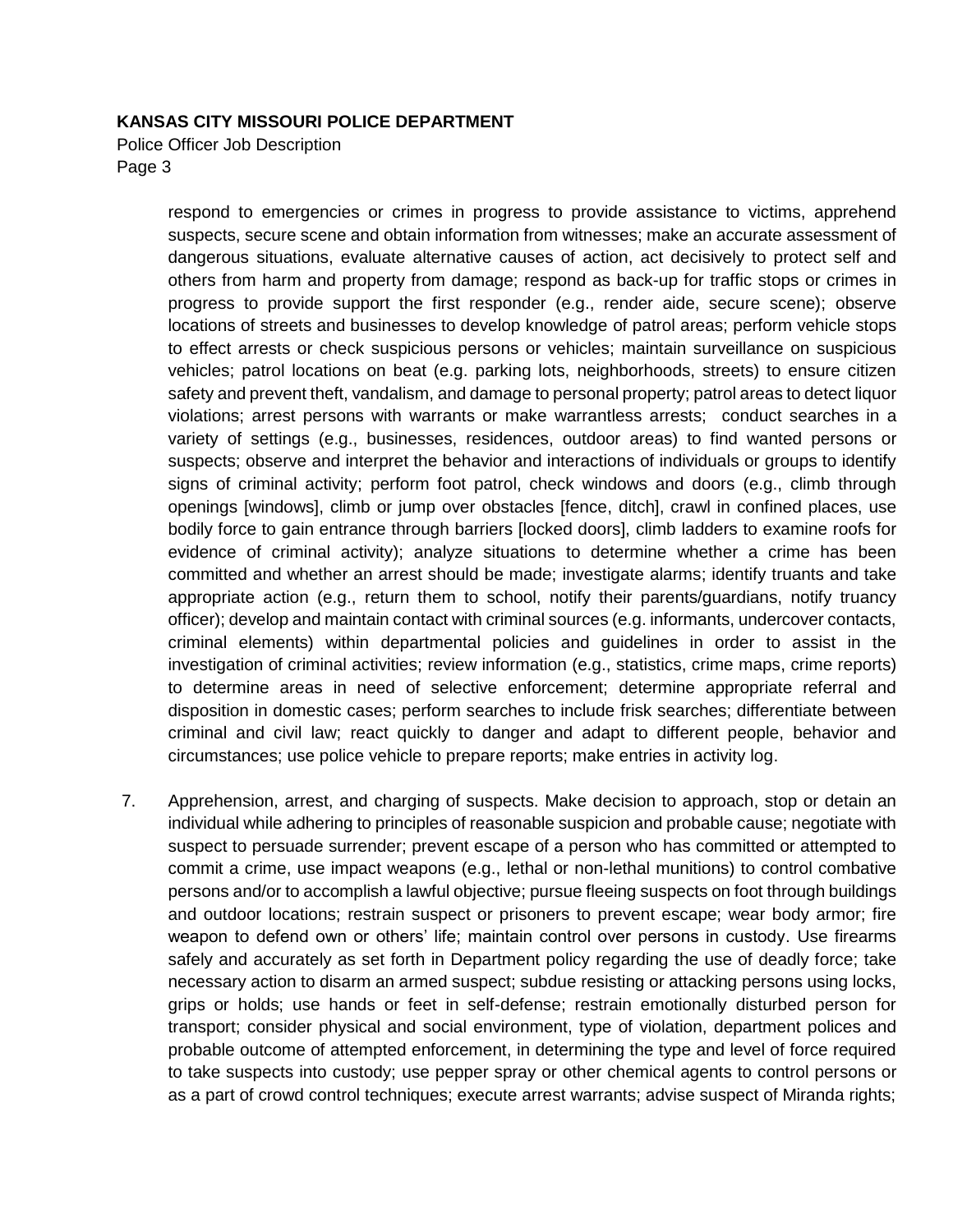Police Officer Job Description Page 4

> review documents of arrest before transporting subjects to detention unit; use police vehicle to prepare reports; transport suspect(s) to jail; book suspect(s) into appropriate facility; photograph and fingerprint persons in custody; take persons detained by citizens (e.g., private security personnel, merchants) into custody; preserve and transport physical evidence; and provide first aid and summon emergency medical care for persons in custody; make entries in activity log; notify other law enforcement jurisdictions about apprehension or fleeing of suspects.

- 8. Utilize proper search and seizure procedures and guidelines. Search persons, vehicles, structures, or areas for contraband, criminal activity, or wanted subjects. Compose search warrant affidavit to obtain warrant; search apprehended suspect to obtain weapons or contraband; identify and collect evidence to prevent contamination; conduct frisk searches for officer safety; conduct inventory searches and strip searches as necessary; investigate sources of odor to include smoke, drugs and alcohol; coordinate building checks/searches and enter rooms with caution; recognize sounds that should be investigated and determine proper origin (e.g., breaking glass, angry or fearful voices, gun shots); safely cover entrance(s) of building where suspect is hiding; physically examine abandoned vehicles to assess damage or identify ownership; articulate probable cause for warrant to prosecutor, properly conduct and document searches; identify and collect physical evidence; identify and contact owner of property to notify of crime and obtain signature to acknowledge evidence seized in search; participate in large-scale area search parties for persons or evidence.
- 9. Traffic enforcement and stops. Operate department vehicle in a safe and effective manner; visually observe traffic violations and effect stops; inspect operator's license, insurance card, and registration to confirm identify of driver, valid current insurance, and establish vehicle ownership; investigate source of odors to include alcohol and drugs; perform vehicle stops to effect arrests or check suspicious persons or vehicles; recognize persons under the influence of alcohol and drugs; recognize traffic violations; respond as back-up for traffic stops or crimes in progress to provide support to the first responder (e.g., render aide, secure scene); recognize the need for and request back-up in potentially hazardous or emergency situations; understand legal standards and comprehend laws; react quickly to danger; issue traffic summons; communicate effectively with dispatch; remove hazards from roadway in order to facilitate safe vehicle and pedestrian traffic flow and prevent accidents; employ techniques for directing and controlling traffic that facilitate vehicle and pedestrian traffic flow and prevent accidents; consider different traffic flows, road and weather conditions and time of day when enforcing observed traffic violations; monitor drivers, vehicles and pedestrians to identify traffic law violations or driving irregularities and to determine the need for additional action; estimate driver's capacity to operate vehicle due to factors such as age, emotional state, physical stature or handicap; visually estimate speed of vehicles to determine if a motorist has violated posted speed limits; determine speed of vehicles using appropriate equipment (if certified); conduct traffic stops for traffic and vehicle code violations; coordinate activities at scenes of traffic accident investigations; investigate traffic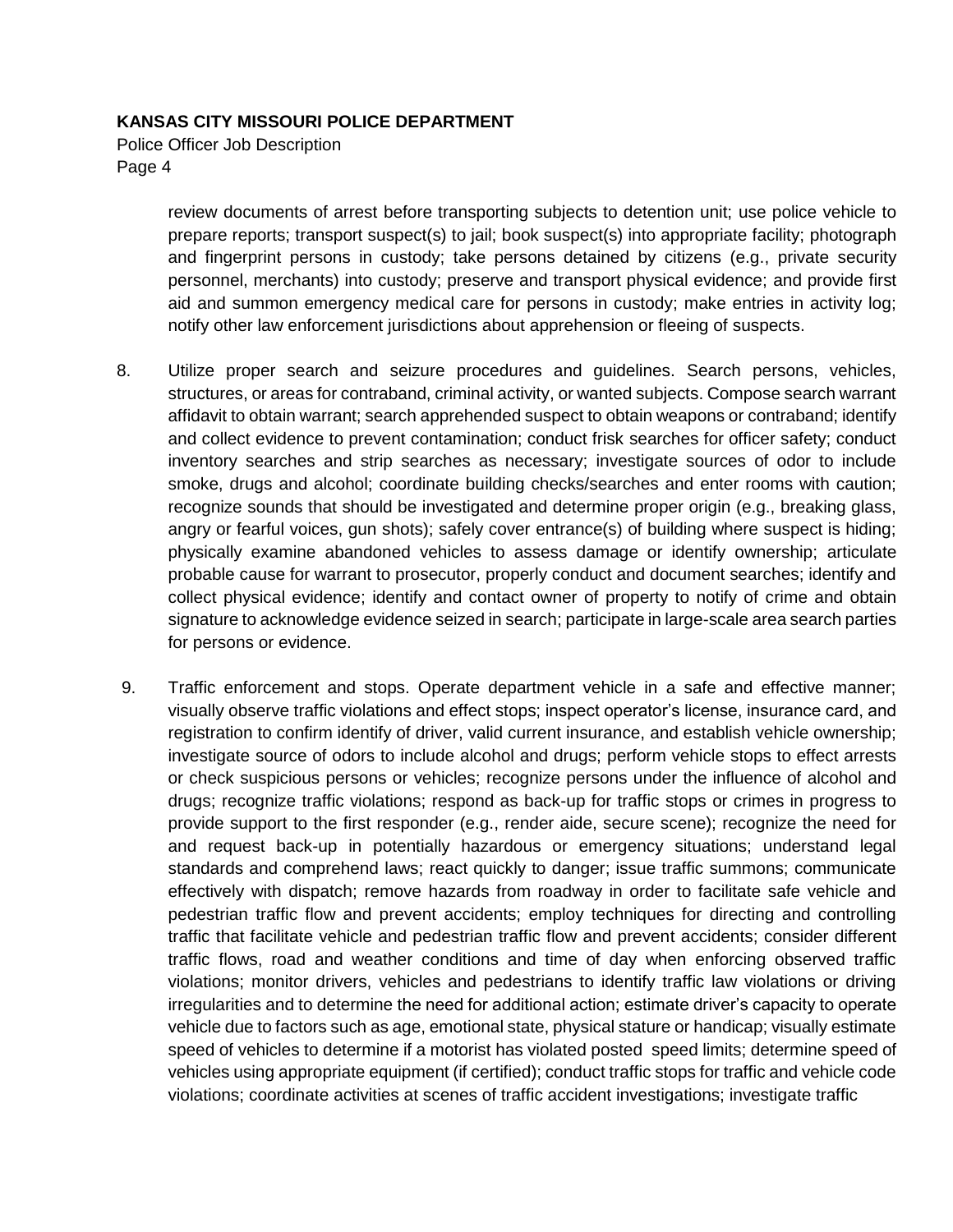Police Officer Job Description Page 5

> accidents in order to locate and collect evidence and obtain statements from victims and witnesses; advise motorists of information needed for proper reporting of collision to authorities and other relevant parties (e.g., insurance providers); explain state vehicle laws and procedures to citizens; observe and report malfunctions of street lights and traffic signs/signals; issue citations for traffic and non-traffic offenses; move or coordinate the movement of disabled vehicles to a safer location; transport emergency supplies (e.g. road flares) or equipment to needed locations; provide assistance to motorists who may be lost, in need of tow truck, repair or other services; answer questions to clarify complaint or Notice to Appear; arrange for disposition of vehicle as necessary; physically examine abandoned vehicles to assess damage or identify ownership; operate hand-held or mobile radar unit to include manipulating tuning forks to calibrate radar; make entries in activity log.

- 10. Perform accident investigation duties. Operate department vehicles in a safe and effective manner; use emergency equipment and lights; analyze immediate situation to determine medical or back-up assistance required; provide medical assistance to persons in need at the scene of an emergency (e.g., render first aid, perform CPR, and assist with childbirth); communicate effectively with dispatch; inspect operator's license, insurance card, and registration to confirm identify of driver and vehicle ownership; question drivers and witnesses separately to obtain circumstances of accident, direct drivers to exchange pertinent information; advise motorists of information needed for proper reporting of collision to authorities and other relevant parties (e.g., insurance providers); arrange for disposition of vehicles as necessary; direct traffic at accident scene; recognize drivers under the influence of alcohol or drugs; personally deliver emergency messages to citizens; inspect and document damages to vehicles; issue citations as necessary; complete reports and diagram collision scene.
- 11. Detect and apprehend DUI suspects. Operate department vehicles in a safe and effective manner; use emergency equipment and lights; patrol areas to detect liquor violations; monitor and use vehicle radio while operating vehicle; make safe and effective traffic stops; speak to driver to request driver's license, insurance card, and registration; administer field sobriety tests (drug or alcohol) to assess driver's capacity to operate his/her vehicle; request driver to perform preliminary breath test; arrest suspects; read Miranda rights; communicate with passengers and witnesses; complete paperwork; arrange for transportation of DUI arrestee to police department for booking; obtain breath test or urine samples from suspects for sobriety tests; analyze results of Blood Alcohol Content (BAC) test; operate video recorder; perform booking procedures; recognize signs and symptoms of impaired (e.g., alcohol or drugs); make a sound case within lawful procedural guidelines.
- 12. Handle domestic and other disturbances. Analyze immediate situation to determine if medical assistance or back-up is necessary; request parties to cease altercation and separate disorderly persons/offenders from other persons at scene of disturbance (e.g., domestic disturbance, public events); restore order after responding to disturbance call; provide resources and information to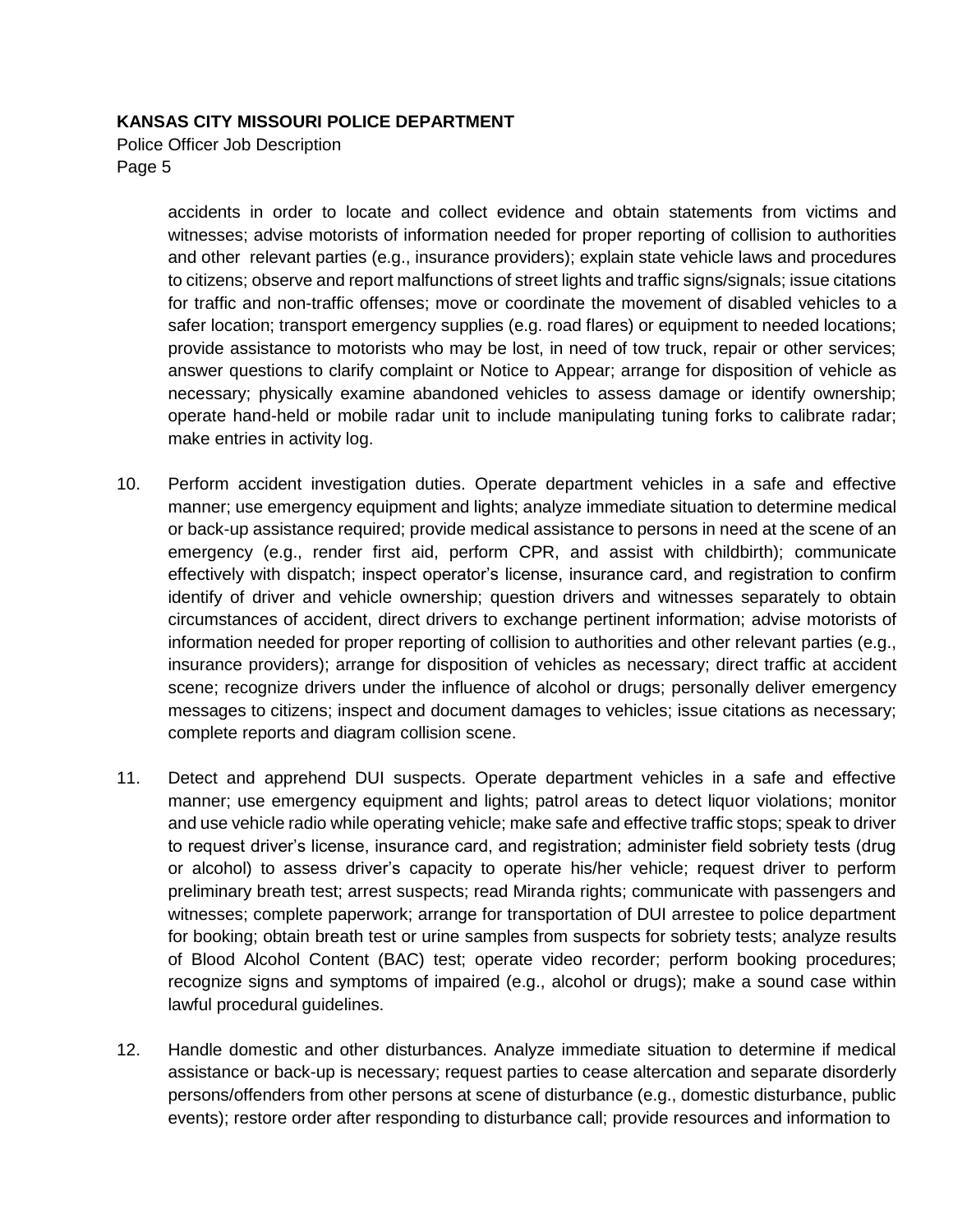Police Officer Job Description Page 6

> persons involved in actual and potential interpersonal conflict to offer alternative courses of action; explain reasons for law enforcement actions in appropriate detail to suspects and other concerned persons to ensure accurate comprehension; respond to an emotionally disturbed and/or dangerous person calls and take appropriate action; determine if emotionally disturbed person is dangerous to himself/herself or others; analyze situation and mediate between parties to arrive at temporary solution; provide appropriate advice to persons who may be temporarily emotionally distraught or may have long-term adjustment problems, confine advice and suggestions to areas of professional competence and factual content; counsel distraught individuals; question witnesses to locate suspect; gather information quickly; keep peace during large-scale civil disturbances (e.g., labor strikes, protests, demonstrations); control crowds, groups or spectators at a crime or emergency scene or at a public event; allow only authorized persons to pass through police lines and barricades; use physical force to separate and disarm disputing parties; use physical force and deadly force in accordance with law and department procedures; administer first aid to provide emergency medical assistance; execute arrest warrants; conduct frisk search; place individuals under arrest; determine need for additional intervention; contact appropriate officials; determine whether child abuse or neglect is occurring; place minors in protective custody (e.g. abuse, court order); provide emergency assistance to the public by driving persons from one location to another (e.g., women's abuse shelter); differentiate between criminal and civil matters.

13. Perform criminal investigation duties. Be aware of locations and times criminal activity and social disorder is most likely to occur in a particular patrol area; complete field interrogation, question victims and witnesses to obtain suspect description and identity; request records checks to confirm identify, prove ownership of property, check for warrants, or confirm information broadcast via dispatch; question witnesses to obtain possible additional leads; analyze and verify information obtained from persons in the course of investigation; summarize verbal information in writing (e.g., witness statements, conversations, interviews); record identifying information (e.g., names, addresses, phone, date of birth) of all witnesses of an incident; re-contact victims and witnesses to obtain additional information; question suspect in accordance with appropriate interrogation methods within legal limits and Department guidelines; inform suspect of the specific crimes with which they are being charged according to federal, state, and departmental policies and guidelines; determine which criminal charge(s) are appropriate by evaluating elements of various offenses; complete report; secure and control access to crime scenes; give instructions to employees and residents who are involved in a barricade situation; complete physical evidence/property inventory report form; determine need to contact additional resources (e.g., detectives, crime lab, canine, supervisor) at a crime scene; determine whether probable cause to obtain a search warrant exists; inform supervisor of situation encountered, providing details and answering questions, using notes and recall of events as they occurred; search persons and premises; remember and recognize wanted and missing persons; remember factual information during interrogation; disseminate intelligence information to other agencies.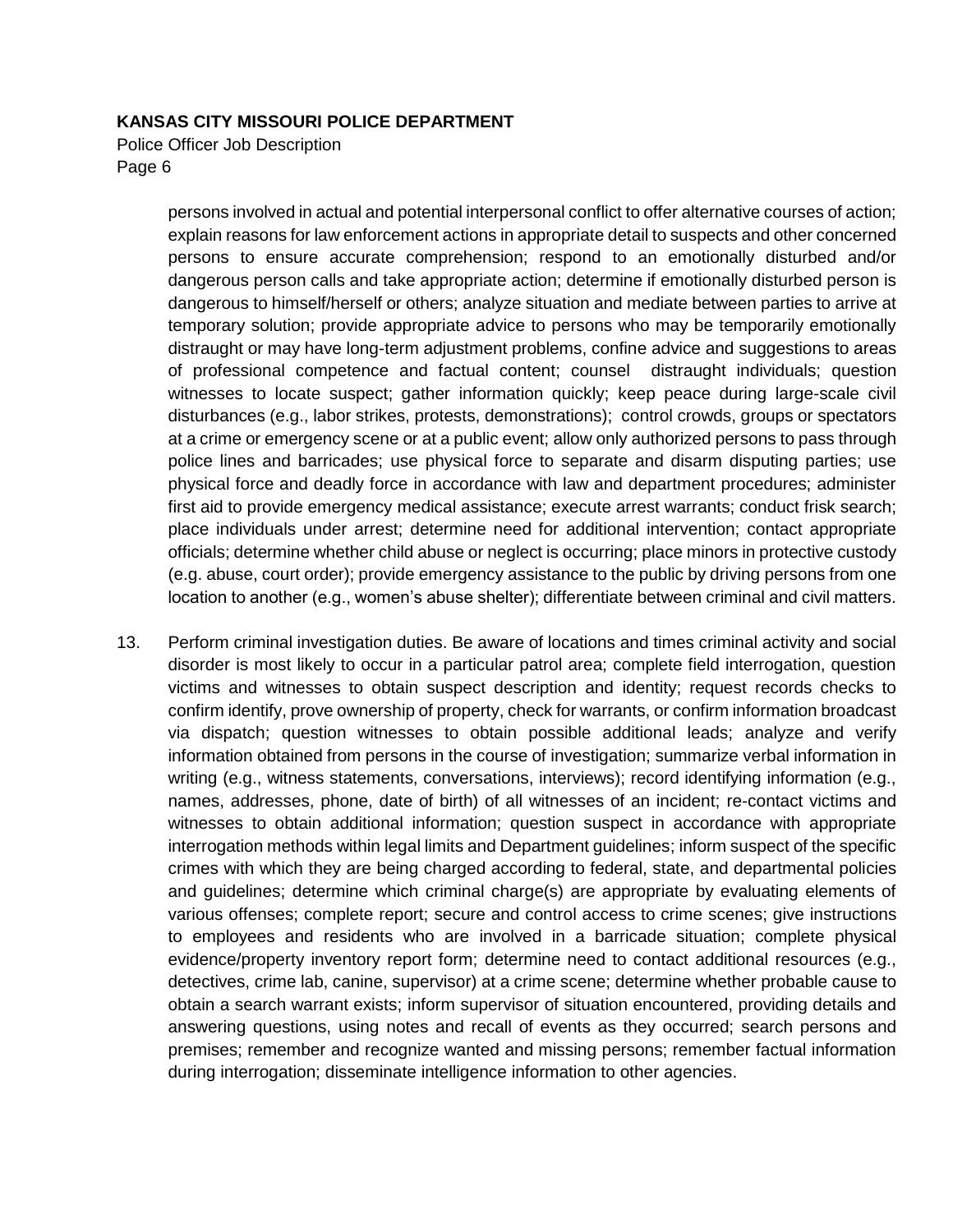Police Officer Job Description Page 7

- 14. Perform crime scene duties. Conduct thorough interviews quickly and accurately to collect information or evidence from witnesses and suspects; analyze immediate situation to determine if medical or back-up assistance is required; secure and control access to crime scene to protect from contamination; analyze crime scene to locate point of entry and exit, weapons or devices used, signed of forced entry, etc.; process and collect evidence at crime scene; mark and package evidence; operate camera; assist with traffic and crowd control; contact appropriate officials; analyze and interpret evidence.
- 15. Transport prisoners, victims, witnesses and others. Operate vehicle in a safe and effective manner when transporting suspects, arrestees, juveniles to detention center, crime victims for identification of suspect(s), intoxicated persons to detox center or medical facility; search suspects before transportation; physically restrain persons in custody within legal limits and department guidelines and maintain control over person being transported; transport prisoners or inmates to and from correctional facilities while maintaining maximum security; search vehicle after transportation; obtain personal information form prisoners for booking purposes.
- 16. Exhibit safe and appropriate use of firearms. Clean and inspect firearms; fire and qualify with firearms at the range or when engaged in required training; load and unload firearm; handle suspects and contraband weapons safely; use firearms safely and accurately for training purposes and for operational reasons as set forth in Department policy regarding the use of deadly force; make life or death decisions under stress; react quickly to danger; maintain physical agility and exercise caution; control fear in potentially hazardous situations. Maintain firearm safety at all times on and off duty.
- 17. Use of defensive tactics and restraining equipment. Must be able to wear all department issued equipment and uniforms, body armor, protective gas mask, carry and handle police baton and conducted energy weapon (CEW), place handcuffs on prisoners safely, physically subdue and control suspects. Use defensive tactics taught by department. Understand and apply legal standards concerning use of firearms and use of force; make decisions under stress; maintain physical agility, disarm persons safely and react quickly to danger.
- 18. Use of protective equipment. Don gas mask and obtain proper seal. Enter hazardous/contaminated environments with reduced visual and respiratory abilities, maintain perimeter/security duties, operate as an arrest team member, utilize shield and baton in an offensive and defensive confrontation, handle combative and non-compliant subjects, and perform arrest functions. Clean, maintain and store gas mask properly.
- 19. Perform oral interrogations and interviews. Communicate effectively in the English language; effectively use telephone equipment and mobile devices; question complainant to ascertain nature of call; interview disputing parties to obtain circumstances, suspect information and evidence; advise suspects of Miranda rights; question drivers and witnesses separately to obtain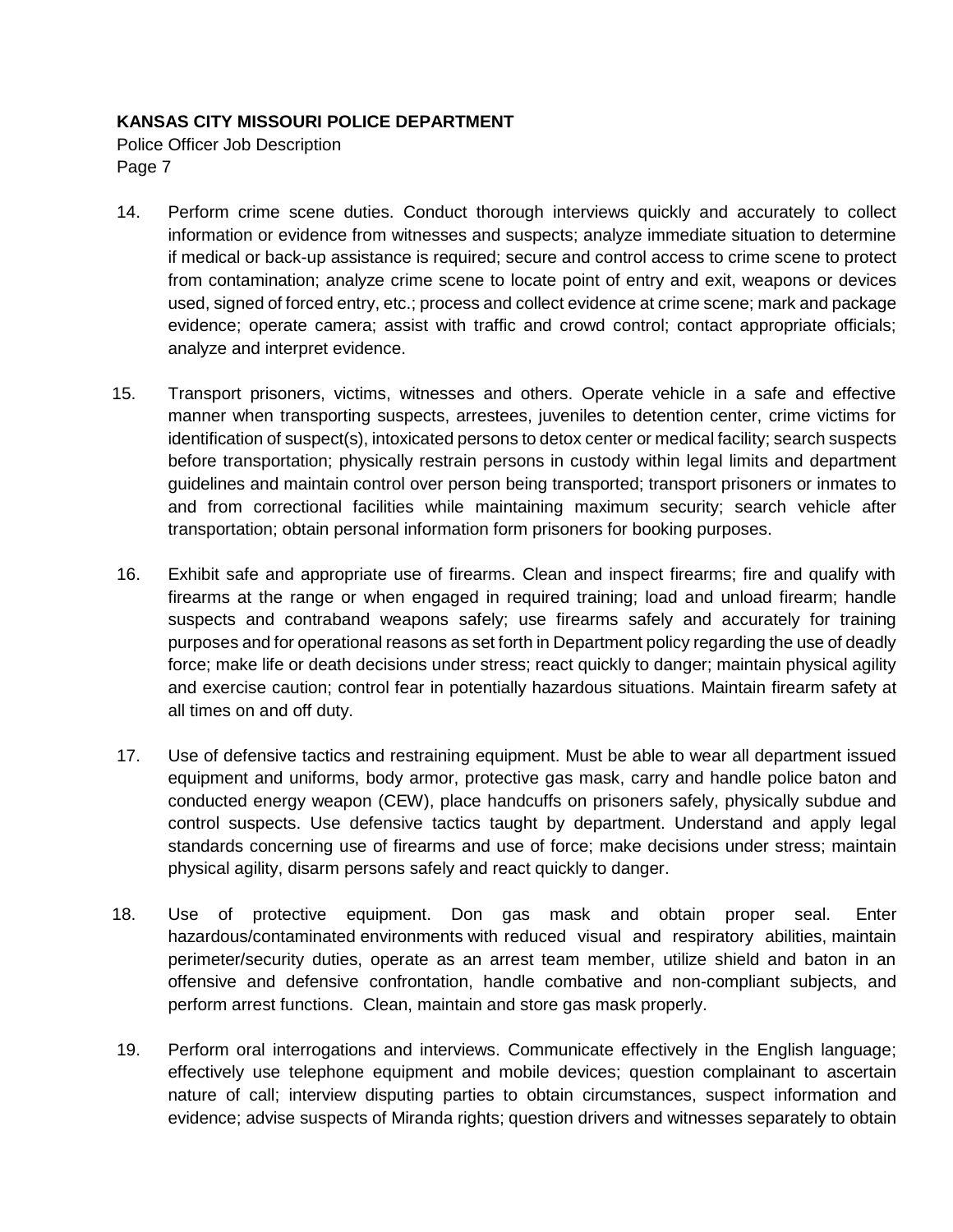Police Officer Job Description Page 8

> circumstances of accidents; collaborate with another officer to effectively interview witness; record, interrogate and interview individuals; interview crime scene principals and witnesses; obtain information from distraught or reluctant person; adjust interrogation of suspects to suspect's personality and prior knowledge of suspect's behavior; understand and apply legal standards; apply knowledge of mediation and intervention techniques in domestic and other disturbances; relate to juveniles; communicate with non-English speaking individuals through foreign language interpreters.

- 20. Write reports. Communicate effectively in the English language by writing reports (e.g., crime, arrest, collision, DUI) by using the appropriate forms, filling in the relevant information, and writing narrative elements of the crime or incident, the alleged victim or witness statements and investigation; complete arrest forms to notify detention personnel of suspect identification; complete property report to identify evidence, list evidence obtained and location to document chain of custody; draw diagrams on reports to depict accident scene; make complete statements; read and interpret criminal codes, case law, department policies and procedures and/or other materials to increase current knowledge and ensure proper legal action and charges; organize facts; accurately complete reports, summons and other forms; classify crimes according to NIBRS (National Incident-Based Reporting System).
- 21. Record, read, comprehend and communicate non-report information. Attend roll-call meetings and record information given; complete field interrogation contacts to identify suspicious persons; complete requests for state laboratory tests; issue citations and Notices to Appear; compose search warrant affidavits; take notes on interviews and searches, gather and record information; mark and package evidence; make complete statements; read, comprehend and enforce municipal codes, state statutes and federal laws while taking into consideration the circumstances and seriousness of the crime; analyze and interpret evidence; read and comprehend written documents (e.g., incoming mail, inter-office memos, departmental manuals, training bulletins, reports, etc.); read forms and documents (e.g., warrants, civil process papers) for completeness and accuracy; read and interpret coded material (e.g., NCIC printout, DMV drivers' records); prepare information for federal, state, and local law enforcement officials and agencies; participate in meetings with other officers (e.g., briefings, departmental staff meetings); communicate with supervisor during shift (e.g., to receive directions, seek advice); attend in-service training to increase job knowledge and enhance skills; perform simple mathematical calculations (add, subtract, multiply, divide); provide performance feedback to other officers (e.g., probationary officers, new officers, or trainees); provide on-the-job training to other officers, recruits, reserves and/or civilians; maintain calendar to track and attend required court appearances and meetings.
- 22. Court preparation and testimony. Communicate effectively in the English language; meet with prosecutors to clarify facts prior to trial; respond to questions from prosecutors, defense attorneys and judges; recall and review relevant case documents (e.g., citations, reports evidence) and discuss the facts of the case with other individuals (e.g., officers, prosecutor, witnesses, victims,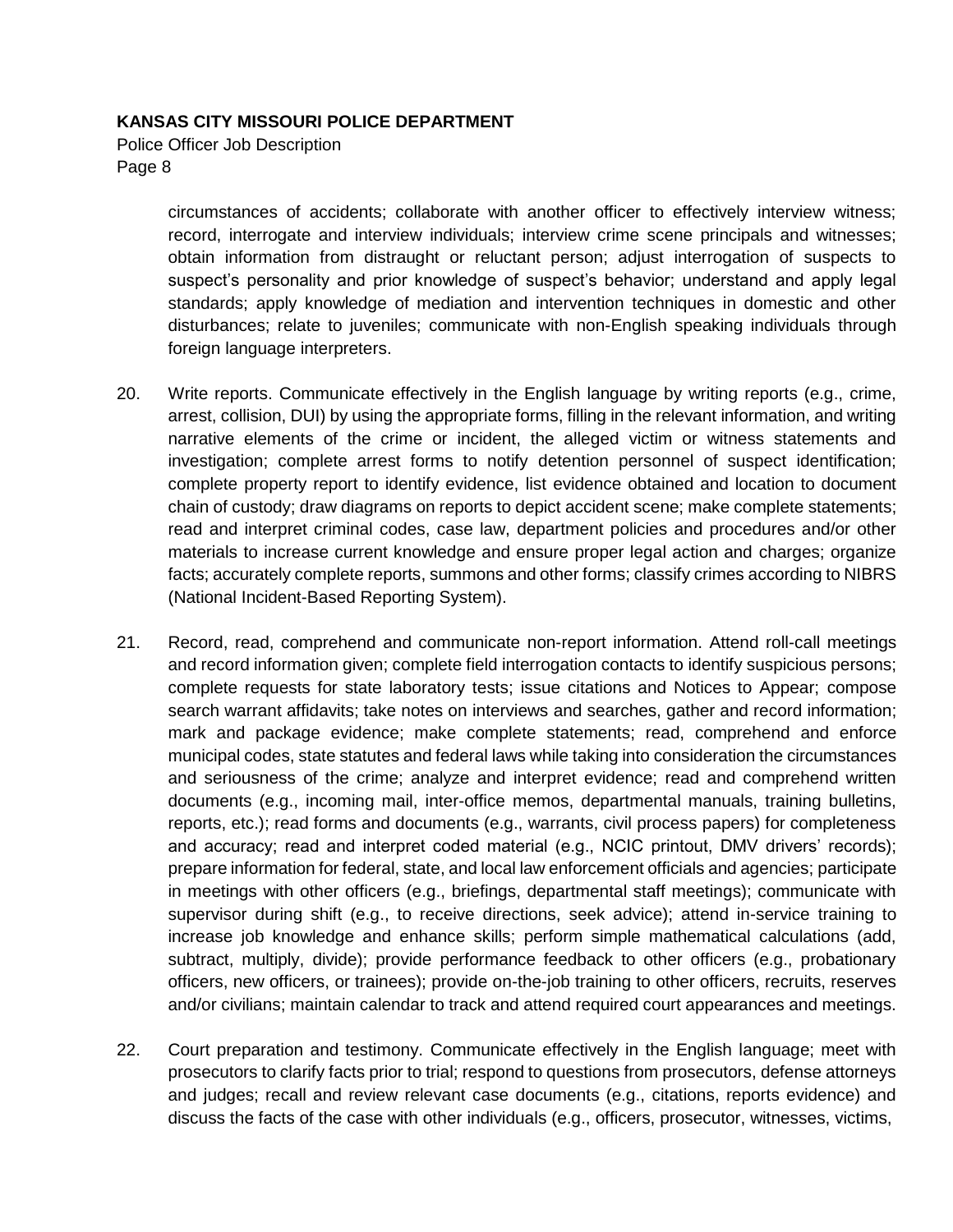Police Officer Job Description Page 9

> judges) prior to testimony; recognize physical evidence and persons during testimony; understand and apply legal principles; comprehend laws and abstract concepts; organize facts and provide accurate testimony under stress; sign for subpoenas in order to acknowledge receipt.

- 23. Citizen interaction. Refer public to criminal justice and social service agencies; suggest crime prevention methods to public; visit businesses to promote positive police contact; counsel distraught individuals; receive incoming calls from the public; deliver death notifications and other emergency messages; communicate with juveniles; perform foot patrol; counsel victims of crime.
- 24. Perform non-criminal law enforcement duties. Escort funeral processions, VIP's and ambulances; respond to medical emergencies; deliver death and other emergency messages; respond to general questions from the public; make area alerts and evacuate citizens; observe streetlight and road hazards to report to City engineering; subdue emotionally disturbed persons; respond to fire calls to block traffic and provide security to evacuated areas; search for missing persons; administer first aid and other emergency medical care.
- 25. Perform crime prevention and public relations duties. Visit businesses to promote positive police contact; respond to general questions from the public; indicate to citizens the desire for contact; inspect bars and drinking establishments for violations; inspect homes for security; perform foot patrol and establish rapport with community.
- 26. All police officers are required to keep personal information (address, phone numbers, etc.) upto-date in accordance with PPBM 933. Anytime an officer is contacted by a department representative by phone or any other means, they will promptly answer or return the phone call or text message as soon as possible.
- 27. The police officer must have reliable/predictable attendance, be physically and psychologically capable of working the days and hours necessary to perform all assigned responsibilities and tasks (work overtime before and after normal tour-of-duty when required); must have the ability to work overtime for mobilization, call-out, stand-by responsibilities, special assignments, or as directed by the chain of command; must have the ability to work overtime with short notice; must be punctual and timely in meeting all requirements of performance, including, but not limited to, attendance standards and work deadlines; beginning and ending assignments on time; and scheduled work breaks, where applicable; must be available to communicate respectfully with subordinates, supervisors, the public, vendors and any other person or organization with whom interaction is required to accomplish work and department mission and goals.
- 28. This class specification should not be interpreted as all inclusive. It is intended to identify the essential functions and requirements of this job. Incumbents may be requested to perform jobrelated responsibilities and tasks other than those stated in this specification. Any essential function or requirement of this class will be evaluated as necessary should an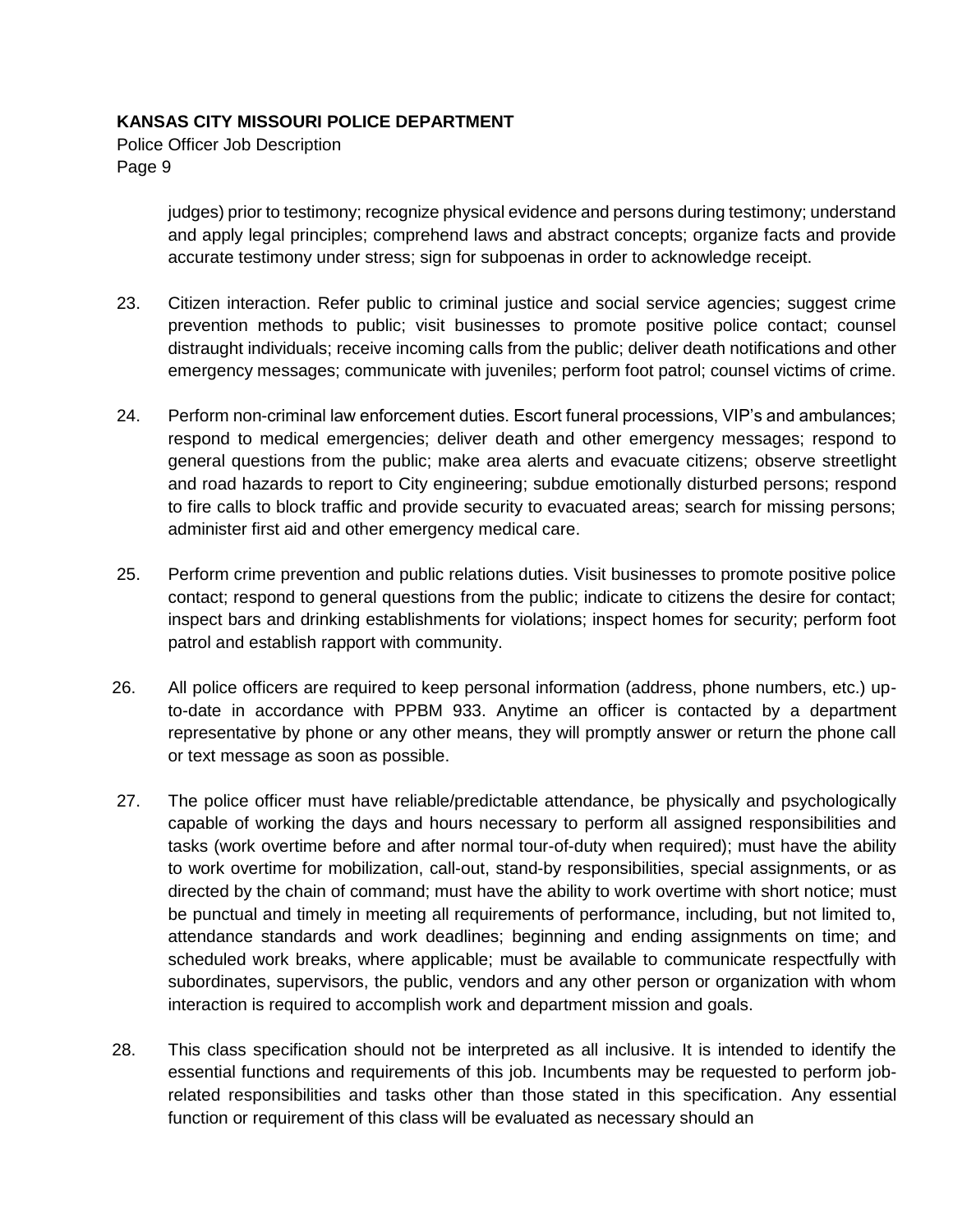Police Officer Job Description Page 10

> incumbent/applicant be unable to perform the function or requirement due to a disability as defined by the Americans with Disabilities Act (ADA) as amended by the Amendments Act of 2008 (ADAAA); and the Missouri Human Rights Act (MHRA).

## **KNOWLEDGE/SKILLS/ABILITIES:** (General qualifications required to perform essential functions.)

#### Education, Special License(s)/Certifications, Residency:

- High school diploma or GED
- Minimum age 21 upon graduation of Regional Police Academy
- US Citizen
- No felony convictions or serious misdemeanors
- All members must obtain a residence within 30 statute (air) miles of the nearest Kansas City, Missouri city limit during the full term of their employment with the Department. [https://kcpd.maps.arcgis.com/apps/instant/lookup/index.html?appid=2e0311b882d84e6](https://kcpd.maps.arcgis.com/apps/instant/lookup/index.html?appid=2e0311b882d84e6cb8ed17fc15539761) [cb8ed17fc15539761](https://kcpd.maps.arcgis.com/apps/instant/lookup/index.html?appid=2e0311b882d84e6cb8ed17fc15539761)
- Possess a valid driver's license to operate a motor vehicle and have the ability to operate department vehicles safely within specific vehicle operating procedures and department standards.
- Completion of all requirements and performance standards for graduation from the Regional Police Academy.
- Must meet Missouri Peace Officer Standards and Training (POST) licensure requirements and maintain POST licensure throughout employment.
- Operate a firearm as specified by the department's firearm certification requirements.
- Must successfully complete medical examination and physical fitness standards, a psychological evaluation and polygraph examination as set forth by Department policy.

#### Experience:

• None

Supervisory Responsibility: (Direct or Indirect)

• None

#### Knowledge:

- Geography of Kansas City, Missouri and immediate metropolitan area; the location of buildings and areas requiring more than usual police attention.
- Have a working knowledge of laws, Missouri State Statutes, municipal ordinances and department policies and procedures.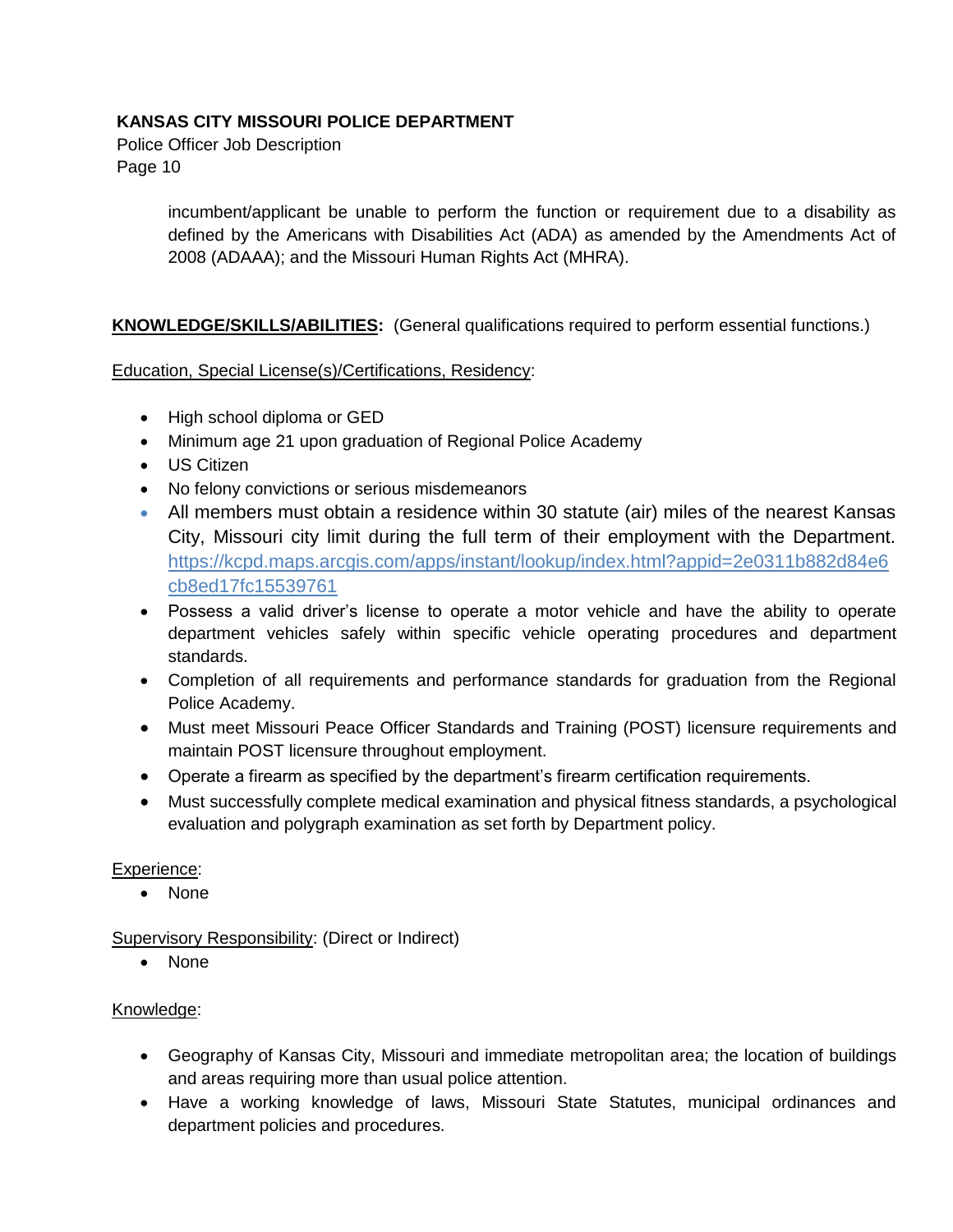Police Officer Job Description Page 11

- Ability to learn how to use computer hardware and software in a variety of situations.
- Perform basic mathematical calculations.

## Skills:

- Communicate effectively in the English language, both in writing and orally.
- Understand and recognize other cultures, races, ethnicities and backgrounds. Show empathy to persons in need of assistance.
- Communicate clearly and concisely in a variety of situations using verbal, auditory, visual and writing skills. Required to project vocally to maintain order at disturbances, accidents, crime scenes, or over other background noises as needed.
- Understand and carry out verbal and written orders.
- Observe situations analytically, impartially, and objectively and to record them clearly and completely; must use sound logic and independent judgment to react quickly and appropriately in dangerous and emergency situations and in problem solving.
- Display truthfulness, integrity, and exhibit ethical behavior through being reliable, punctual, accurate, and by assuming one's share of the workload. Members must be honest and impartial, refraining from accepting bribes or "favors", or using one's position for personal gain. Includes understanding the necessity for ethical behavior in public and private matters and the impact of misconduct, improper law enforcement, and acceptance of gratuities upon the community.
- Operate department vehicles in a safe and effective manner.
- Operate a 2-way radio, radar equipment, make and receive phone calls.
- Operate mobile data terminal, computer, and mobile data devices.
- Perform basic first aid and CPR.

## Physical, Cognitive and Psychological Requirements

All sworn members successfully must complete and maintain the physical, cognitive and psychological health standards developed by the Department to allow for the successful performance of the essential functions of this position

Some specialized assignments have additional physical and/or psychological health requirements to successfully perform the essential functions of those positions (i.e., Bomb and Arson, Canine, Helicopter, Mounted Patrol, Tactical Response and Undercover Sections). The additional physical and psychological standards are maintained separately from this document and are incorporated herein by reference.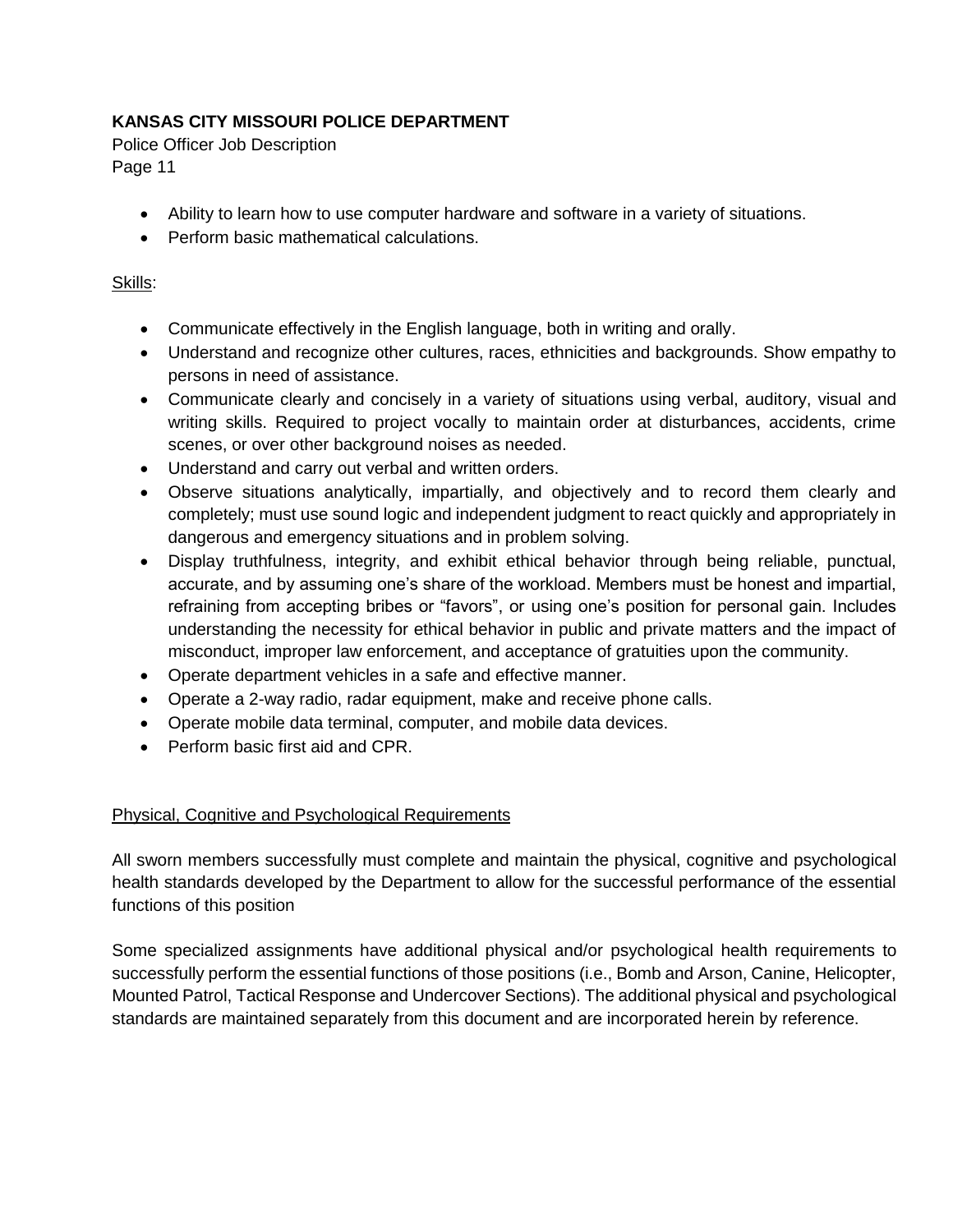Police Officer Job Description Page 12

| <b>ACTIVITY</b> | <b>FREQUENCY</b> | <b>DESCRIPTION</b>                           |
|-----------------|------------------|----------------------------------------------|
| Standing        | Constant         | Even and uneven surfaces                     |
| Walking         | Constant         | Even and uneven surfaces                     |
| Running         | Occasional       | Even and uneven surfaces                     |
| Sitting         | Constant         | Motor vehicle operation                      |
| <b>Driving</b>  | Constant         | Motor vehicle operation                      |
| Bending         | Frequent         | Various postures required to complete duties |
| Stooping        | Frequent         | Various postures required to complete duties |
| Twisting        | Constant         | Both in and out of vehicle                   |
| Kneeling        | Occasional       | Various postures to complete duties          |
| Squatting       | Occasional       | Various postures to complete duties          |
| Crawling        | Occasional       | Various postures to complete duties          |
| Climbing        | Occasional       | High surfaces, fences, ladders               |
| Jumping         | Occasional       | Various postures to complete duties          |
| <b>Stairs</b>   | Frequent         | Various environments encountered             |

# **LIFTING**

| <b>WEIGHT</b>                 | <b>FREQUENCY</b><br><b>DURATION</b> | <b>HEIGHT</b>     | <b>DESCRIPTION</b>                      |
|-------------------------------|-------------------------------------|-------------------|-----------------------------------------|
| $25$ lbs.                     | Variable/occasional                 | Floor to chest    | Duty bag, misc. items, 1 or 2 hand lift |
| 30 lbs.                       | Variable/occasional                 | Floor to shoulder | Misc. equipment, rifle, misc. items     |
| $\blacksquare$ Up to 125 lbs. | Variable/occasional                 | Floor to waist    | Ammo, body armor, dog, misc. items      |

# **CARRYING**

| <b>CARRYING</b> | <b>WEIGHT</b>    | <b>DISTANCE</b> | <b>FREQUENCY</b><br><b>DURATION</b> |
|-----------------|------------------|-----------------|-------------------------------------|
| Person          | Variable         | Up to 100 yards | Variable/occasional                 |
| Misc. Items     | Up to $125$ lbs. | Up to 100 yards | Variable/occasional                 |

# **PUSHING/PULLING**

| <b>PUSHING/PULLING</b> | <b>FORCE</b>   | <b>FREQUENCY</b><br><b>DURATION</b> | <b>DESCRIPTION</b>              |
|------------------------|----------------|-------------------------------------|---------------------------------|
| Pushing                | Up to 100 lbs. | Occasional                          | Car, boat, trailer, misc. items |
| <b>Pulling</b>         | Up to 100 lbs. | Occasional                          | Car, boat, trailer, misc. items |
| Pushing & Pulling      | Variable       | Occasional                          | Person(s)                       |